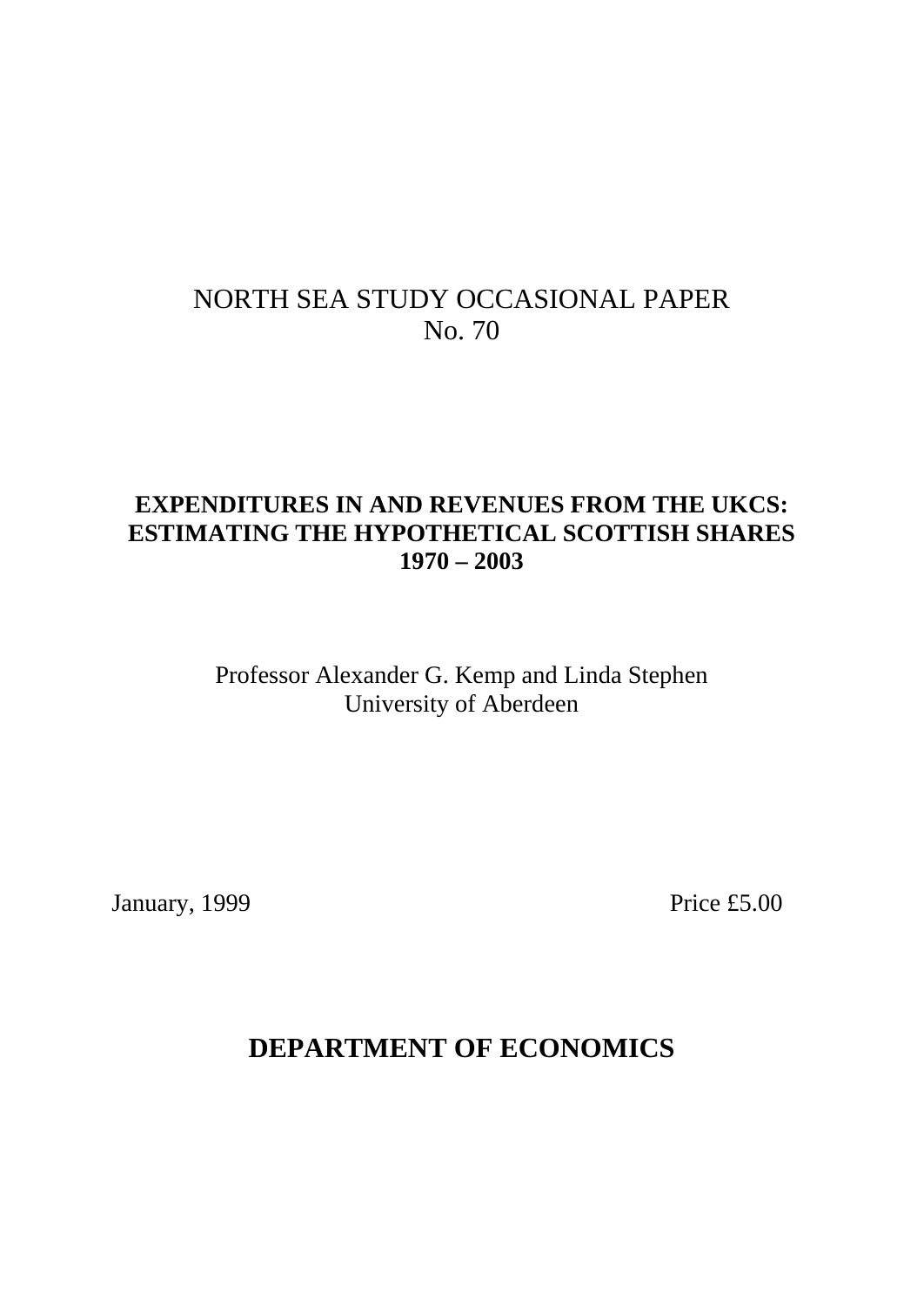# **EXPENDITURES IN AND REVENUES FROM THE UKCS: ESTIMATING THE HYPOTHETICAL SCOTTISH SHARES**  $1970 - 2003$

# Professor Alexander G. Kemp and Linda Stephen University of Aberdeen

#### Contents Page  $1<sup>1</sup>$  $2<sub>1</sub>$  $\mathbf{a}$ .  $h$  $\mathbf{c}$ .  $3.$  $\overline{a}$ .  $<sub>b</sub>$ .</sub> **Scottish Shares:**  $(i)$  $(ii)$  $(iii)$  $(iv)$  $(v)$  $(vi)$  $(vii)$  $\overline{4}$ .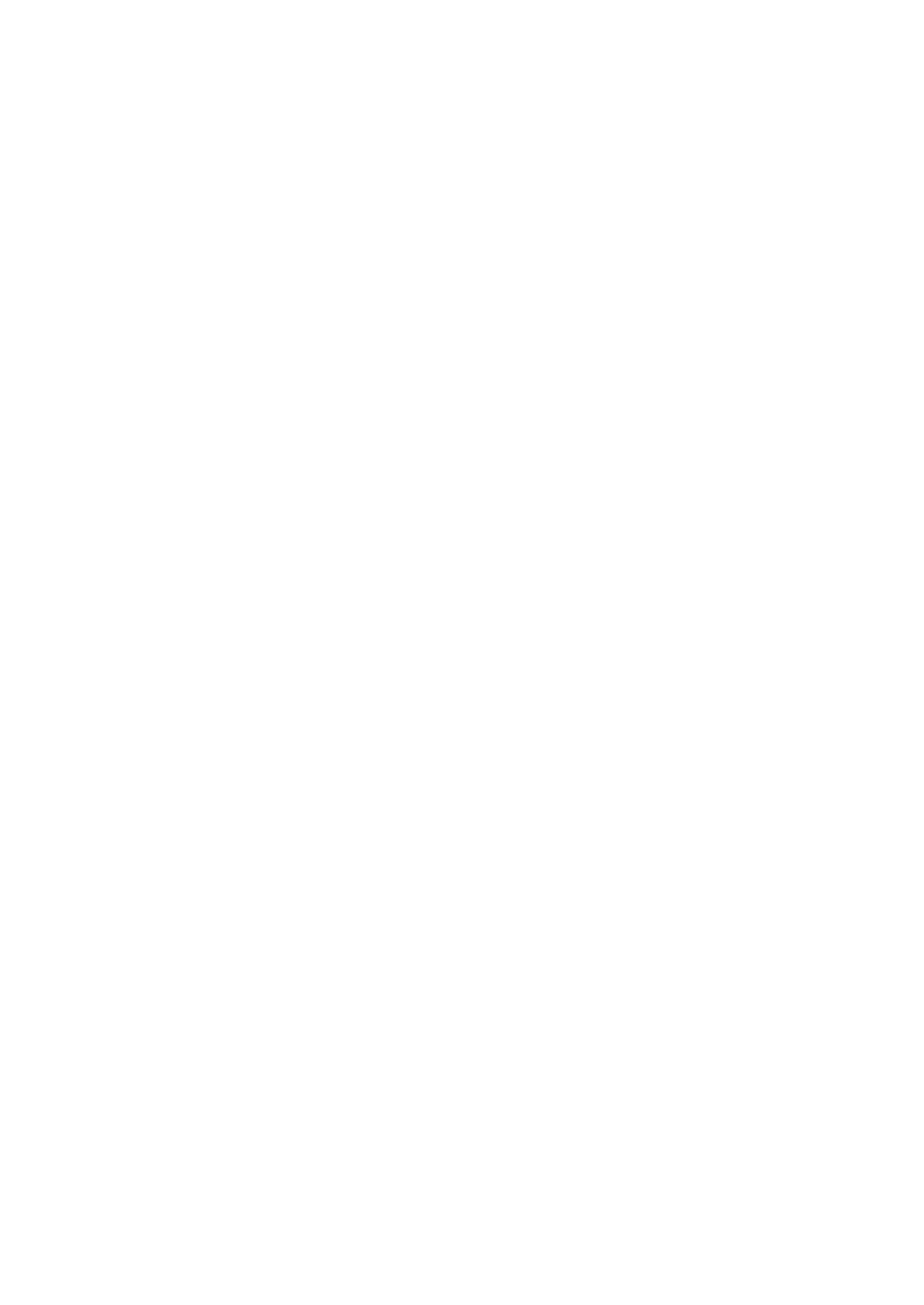#### **EXPENDITURES IN AND REVENUES FROM THE UKCS: ESTIMATING THE HYPOTHETICAL SCOTTISH SHARES**  $1970 - 2003$ **\***

## *Professor Alexander G Kemp and Linda Stephen Department of Economics, University of Aberdeen*

## **1. Introduction**

1

Scotland benefits in a number of ways from the exploitation of North Sea oil and gas. The investment and operating expenditures required for production and processing are to a considerable extent located on the Scottish mainland. Substantial employment offshore and onshore is directly and indirectly generated. Scotland also shares in the benefits of oil and gas exploitation from being a part of the United Kingdom to which the gross revenues and those from taxation accrue.

There has been much public debate concerning the share of the revenues which would accrue to an independent Scotland. There has been no comprehensive published study of the full contribution of the upstream oil and gas industry to Scotland as a separate country. In this paper estimates are made of the hypothetical shares of expenditures, production and revenues which would have been attributable to Scotland had it been an independent country. These are provided over a historic period starting in 1970 with projections made until 2003.

The authors gratefully acknowledge the financial support of The Economist in the preparation of this paper.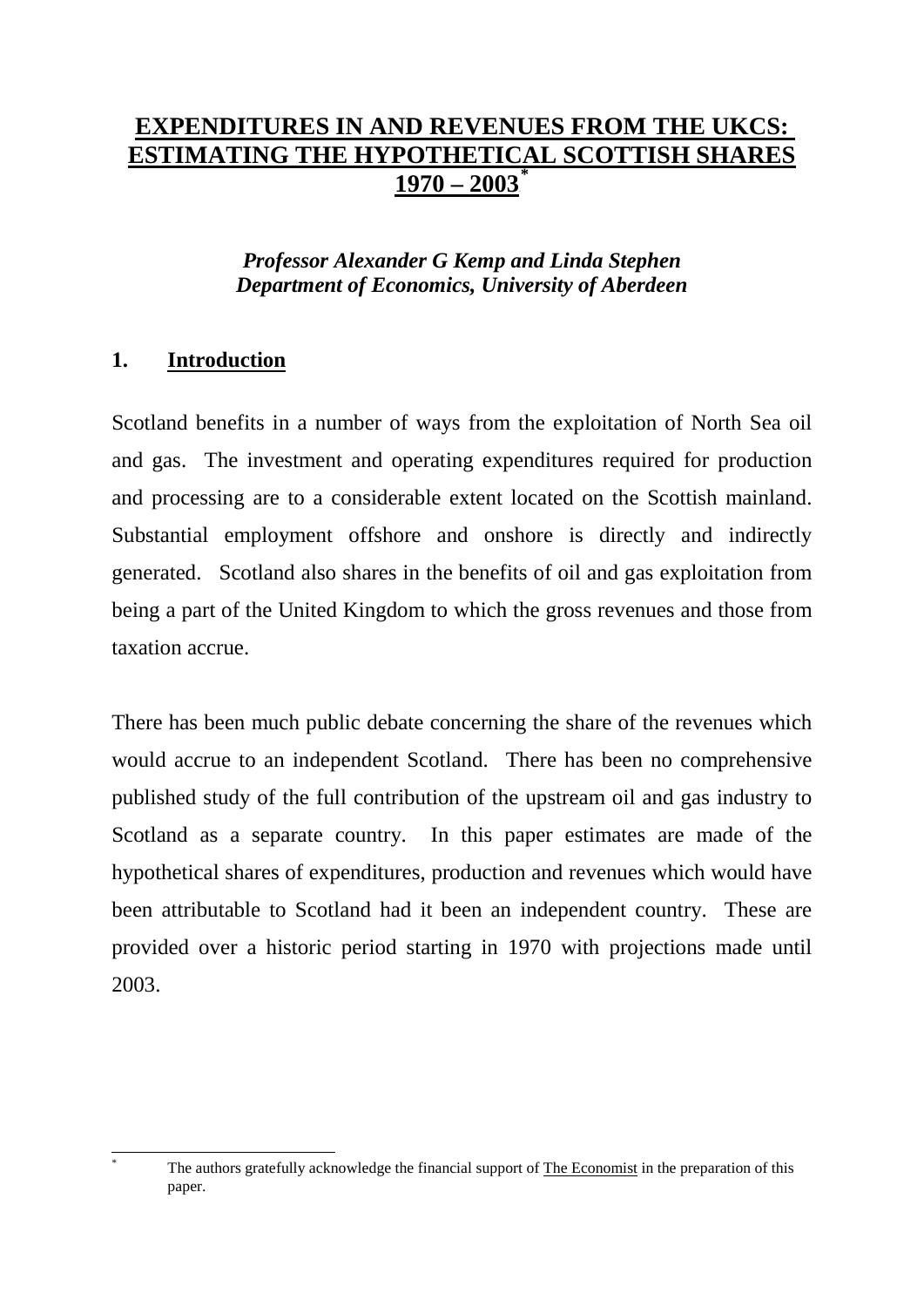#### 2**. Methodology and Assumptions**

#### a) Data

A large database incorporating basic field-related data for all of the UKCS has been built up over many years in the Department of Economics, University of Aberdeen. Data on all investment expenditures, operating costs, production, and decommissioning costs are incorporated in this database. The data have been validated by the operators of the fields concerned. The fields in question relate to all those developed since the 1960's, including those which have development approval but are not yet producing. Also included are future fields which have not yet received development approval but are seriously being considered for development by the operators concerned. For some of these fields the data has been validated by the operators and in other cases independent estimates have been made by the authors.

With respect to exploration and appraisal (E and A) activities the information on wells drilled and the value of expenditures on the activities have been taken from various issues of the Oil and Gas Resources of the UK, Energy Report, Volume 2 produced annually by the DTI and published by the Stationary Office. For future years estimates of expenditures were made by the authors. Other expenditures are also relevant. These include overhead and R and D costs which are allowable as deductions for Petroleum Revenue Tax and Corporation Tax. Estimates were made of both of these and tested against some public information. Estimates were also made of the loan capital employed to calculate the amount of loan interest allowed as a deduction for corporation tax purposes. This was also tested against information available from public sources.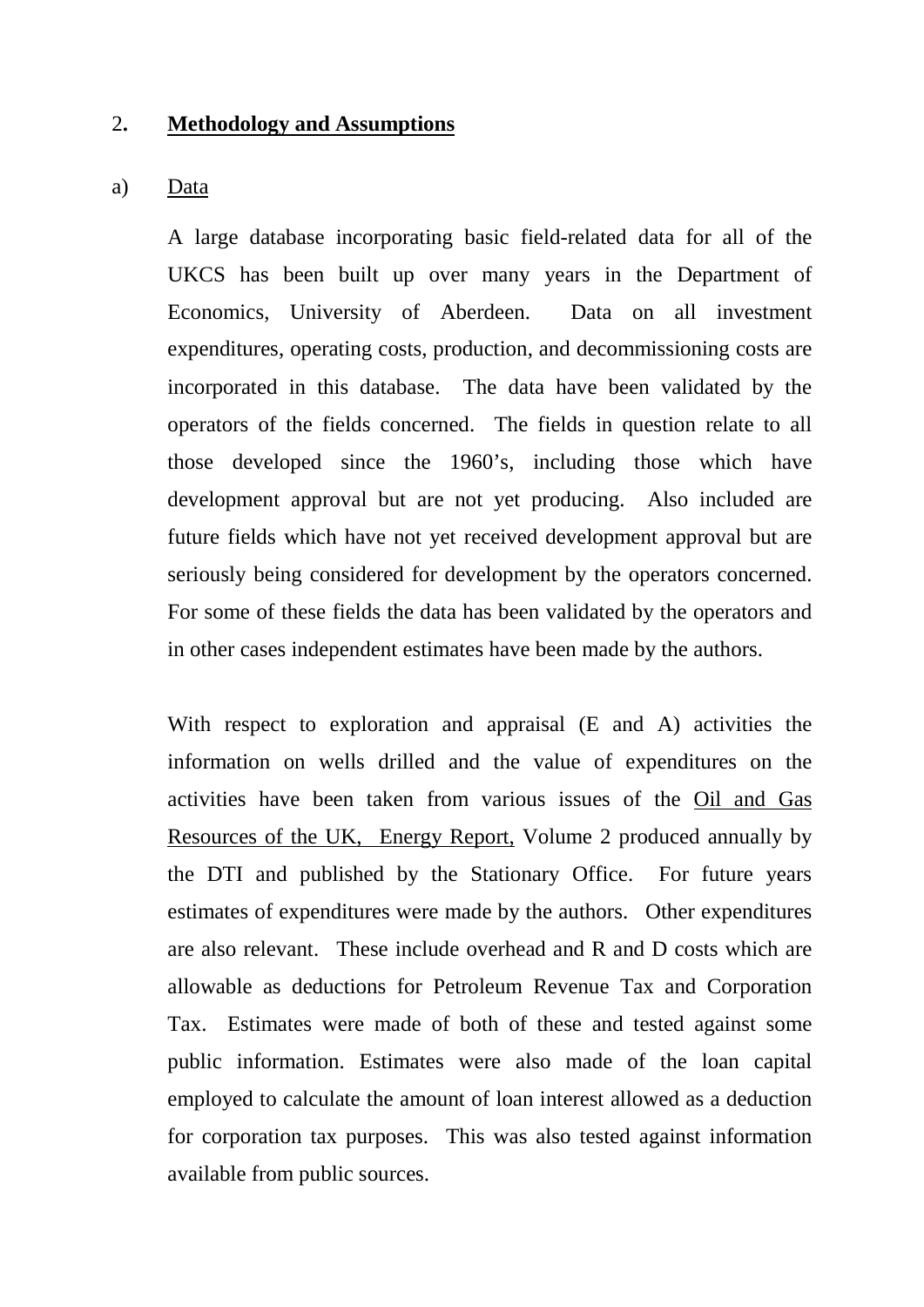#### b) The Boundary Issue

 $\mathbf{1}$ 

For purposes of the study the UKCS had to be divided between Scotland and the rest of the United Kingdom. Over the years there has been considerable debate about how the boundary line might be drawn. A principle which has much merit on grounds of equity, legality and precedence is that of equidistance<sup>1</sup>. According to this the dividing line is drawn starting from the onshore boundary point and extending into the North Sea such that the line is equidistant from the nearest points on Scottish and English territory (including relevant islands). Of course, many other procedures could be employed to determine the boundary, but they generally involve more value judgements, and political negotiation.

If the above procedure were adopted the division of known fields, both producing and future probable developments, is such that 15 fields in the Central North Sea would be allocated to the rest of the UKCS along with all those in the Southern North Sea and the Irish Sea. The division of E and A costs was determined according to (a) the respective numbers of wells (as a measure of activity), and (b) the relative cost of wells in the various sectors of the UKCS. Thus on average wells in the Southern North Sea cost around 50% of those in the rest of the UKCS.

Similar procedures were followed to allocate the shares of eligible overheads and R and D expenditures to the two sectors. The R and D activity was modelled in relation to development expenditures, and the overheads to operating expenditures. Loan capital was allocated to investment on an individual field basis.

<sup>1</sup> For a full discussion of the issue see E. D. Brown (1978) "It's Scotland's Oil?: hypothetical boundaries in the North Sea – a case study", Marine Policy, January, pp. 3-21.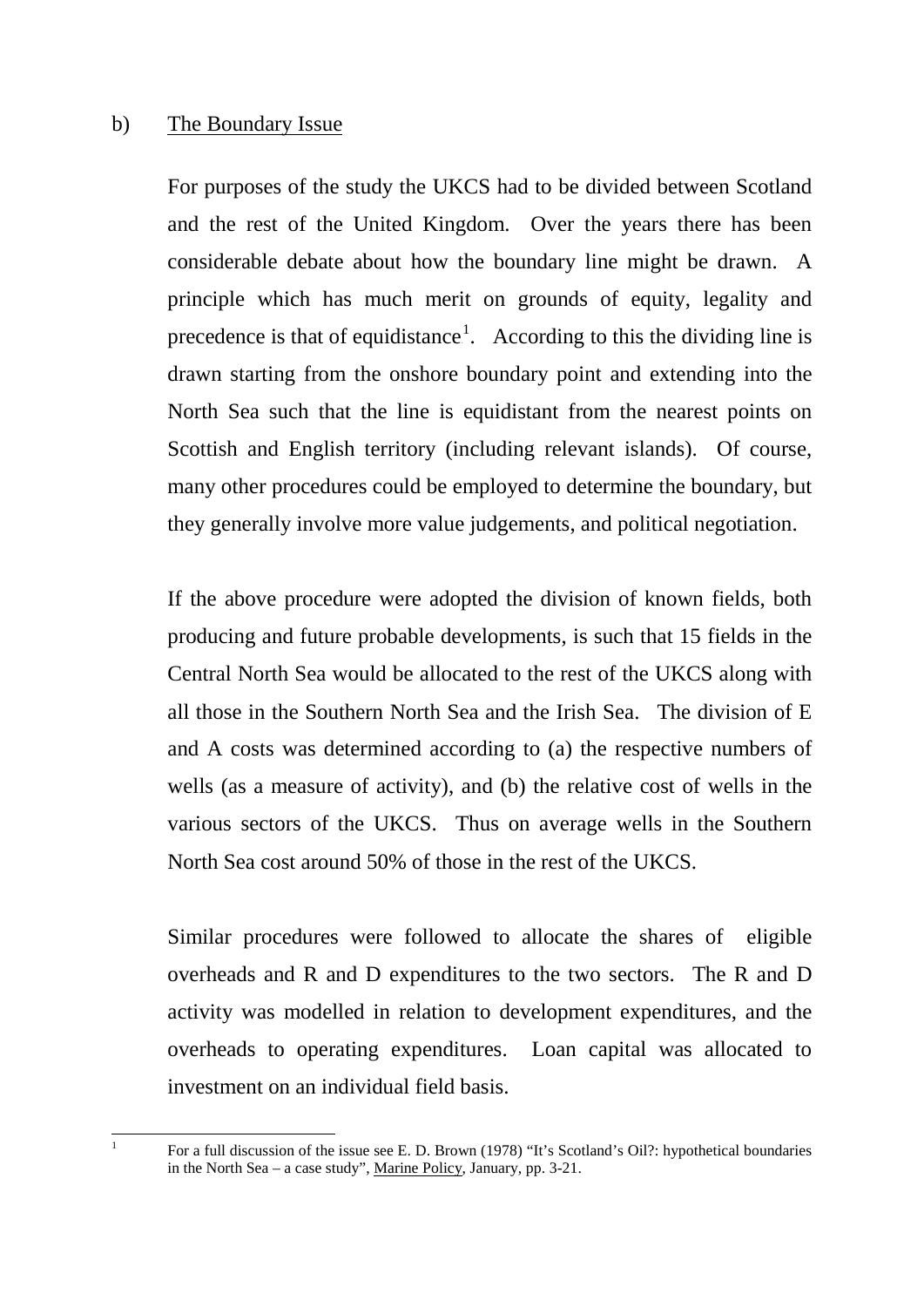#### (c) Financial Modelling

The financial modelling utilised all the data discussed in Section 2(a) above. The modelling simulated production, investment and operating expenditures, gross revenues, royalty and tax payments, and post-tax returns. Emphasis was given to the calculations in money-of-the day (MOD) terms to facilitate comparisons with published official data. The historic gas prices incorporated in the modelling reflect estimates of those employed in actual contracts. For new contracts signed from 1999 onwards prices of 10 pence, 14 pence, and 17 pence per therm in real terms have been employed to estimate possible future revenues. Similarly, oil prices of \$10, \$14, and \$18 in real terms have been employed for 1999 onwards.

#### **3. Results**

#### a) Consistency with Official Published Data

The results of the modelling were tested against the official published data for the whole of the UKCS relating to production, investment and operating expenditures, gross revenues, and tax revenues. These are published in various issues of the Oil and Gas Resources of the United Kingdom, Energy Report, Volume 2, noted above. The results of the present study for the historical period were found to be consistent with those in the official data.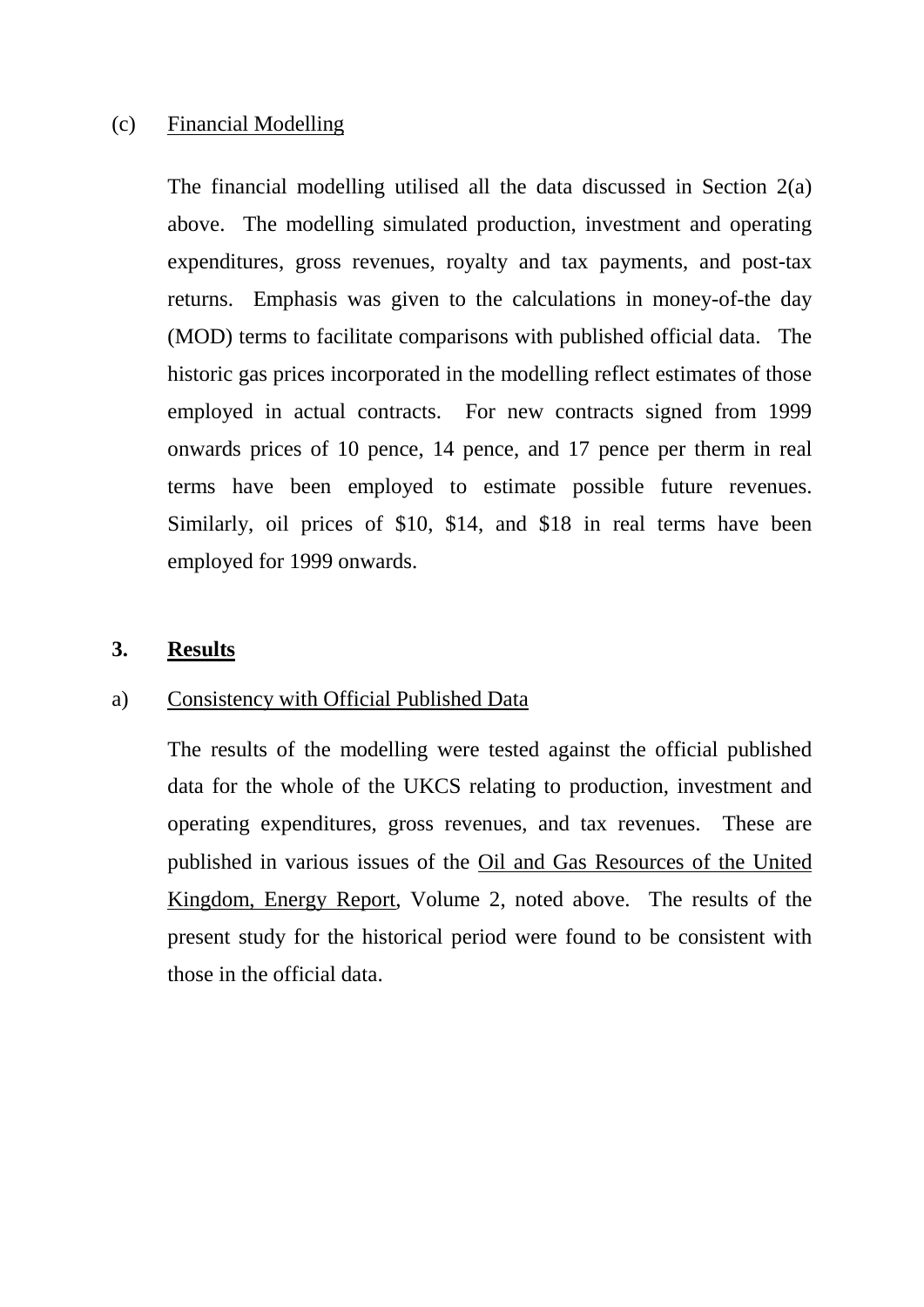#### b) Scottish Shares

#### *(i) Oil Production*

In Chart 1 the Scottish share of oil production is shown for the period 1975 – 2003. This has generally exceeded 90%. In the early 1980's when oil prices peaked the share exceeded 98%. In recent years it has been 94% - 95%. It will rise somewhat over the next few years with the growth in output from West of Scotland, and the declines in the fields in the English sector of the Central North Sea and in the Irish Sea.

#### *(ii) Gas Production*

The Scottish share of gas production from 1977 – 2003 is shown in Chart 2. In the early years it was zero as all production came from the Southern North Sea. It then grew substantially from the late 1970's as a result of the development of oil fields in the Central and Northern North Sea containing large amounts of associated gas. In 1990 and 1991 the Scottish share fell sharply. This was a period when oil production was falling, to a considerable extent as a consequence of the safety upgrading instigated in response to Lord Cullen's recommendations. There was a related fall in associated gas production in the Central and North Seas, while in the same period production from the Southern North Sea was on a rising trend.

Since the early 1990's the Scottish share of gas production has broadly increased following the development of several large new fields in the Central North Sea in particular plus the fruits of the redevelopment of Brent in the Northern North Sea. Over the next few years the Scottish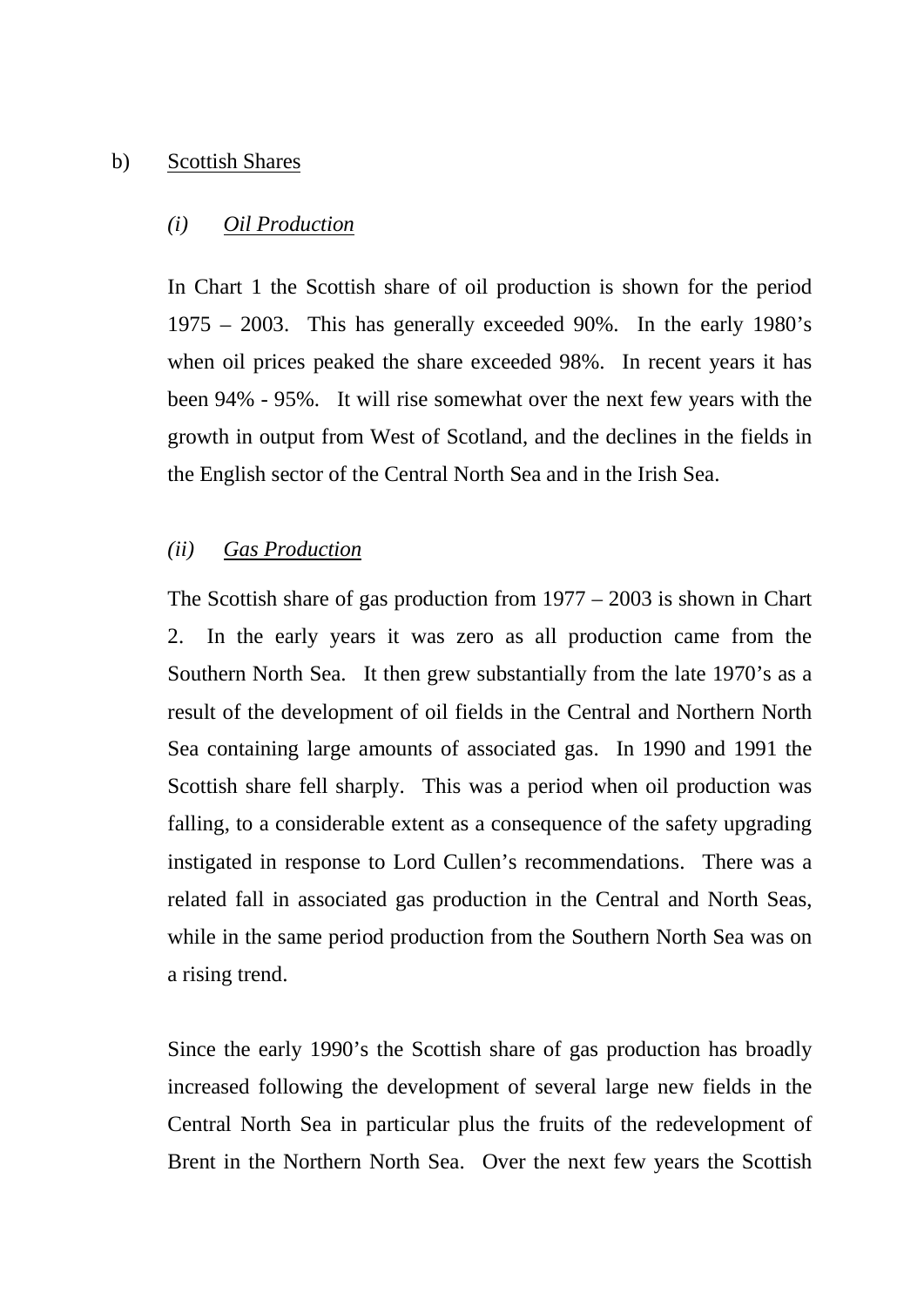share of gas production will increase still further as output from new fields such as Britannia, ETAP, Elgin/Franklin and Shearwater continues to rise. By 2001 over 50% of gas production from the UKCS will come from the Scottish sector.

#### *(iii) Total Hydrocarbon Production*

The Scottish share of total hydrocarbon production from the UKCS (expressed in barrels of oil equivalent) is shown in Chart 3 for the period from  $1975 - 2003$ . The combined share grew rapidly from the mid – 1970's to reach 82% in 1984. The fall after 1985 reflects the decline in production from Central and Northern North Seas at a time when production was rising in the Southern North Sea. From 1992 to date the Scottish share has always exceeded 72%. Over the next few years it should rise to 78% - 79% due to (a) the significant growth in production from the Central North Sea and West of Scotland, and (b) the attainment of plateau output in the Southern North Sea and Irish Sea.

#### *(iv) Development Expenditures*

The Scottish share of field development and terminal expenditures for the period 1972 – 2003 is shown in Chart 4. As early as 1973 this was nearly 84%. It grew rapidly to reach 98% in 1977. Such very high shares were obtained because investment in gas fields in the Southern North Sea were very substantial in the second half of the 1960's, but fell to comparatively insignificant levels in the 1970's.

From 1981 the Scottish share fell substantially for some years. In this period there was some resurgence of investment in the Southern North Sea. Further, in the second part of the 1980's there was a natural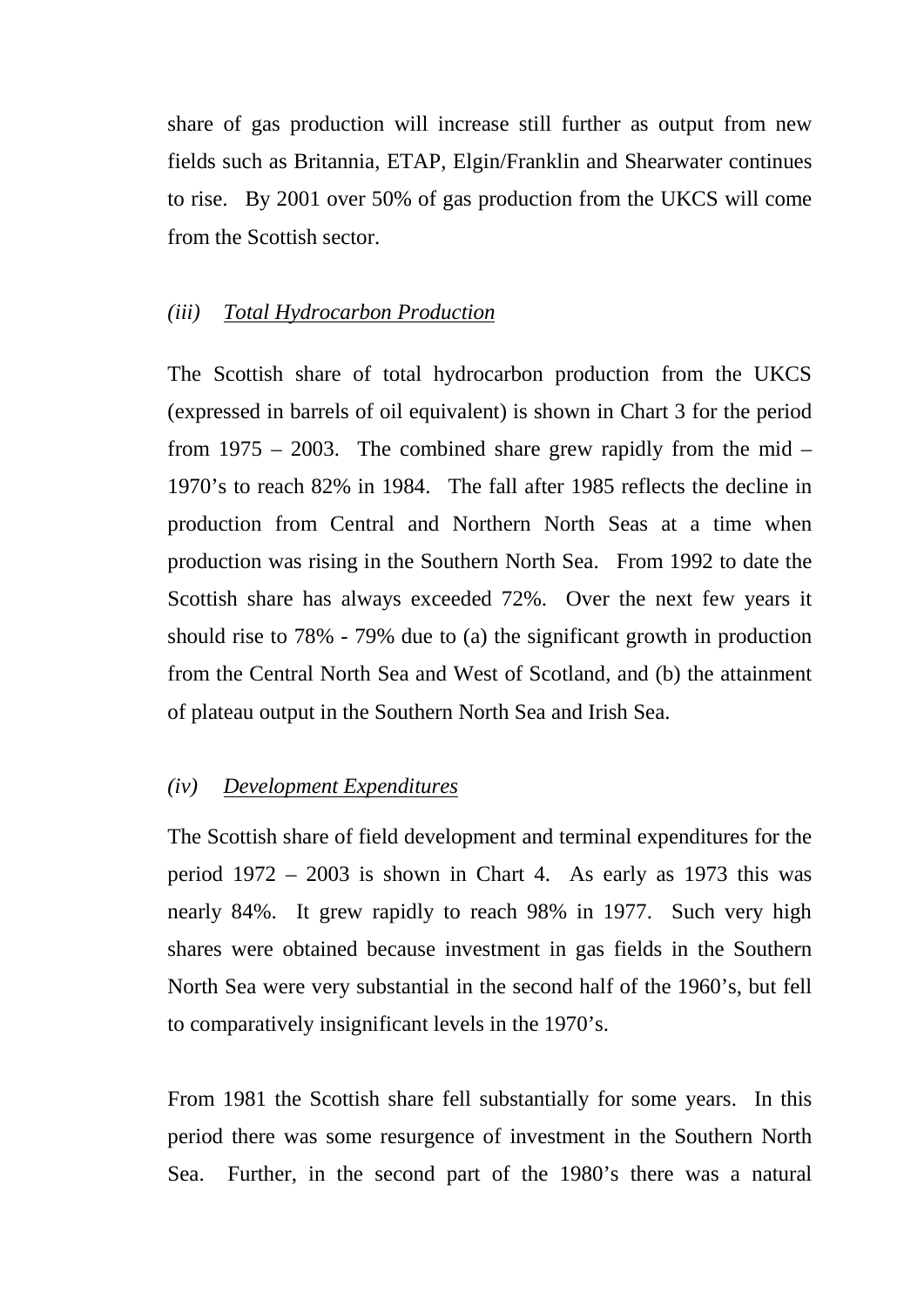reduction following the oil price collapse in 1986. This reduction contrasted with the position in the Southern North Sea. The lowest Scottish share was 58% in 1988. This was the year of the Piper Alpha tragedy which also had the effect of curtailing new field developments, with priority being given to safety enhancements.

In recent years the Scottish share of development activity has increased substantially. In 1997 it was as high as 88%. This reflects expenditure on a number of large new field developments such as Britannia, Foinaven, Schiehallion, ETAP and Elgin/Franklin. The Scottish share will continue to exceed 80% over the next few years. For example, under the \$14 and 14 pence scenario the share is nearly 85% in 2000, 88% in 2001, and as much as 95% in 2002.

#### *(v) Share of Operating Expenditures*

The Scottish share of aggregate operating expenditures (including overheads related to the UKCS) is shown in Chart 5 for the period 1975 – 2003. From the late 1970's to 1987 the Scottish share exceeded 80%. Occasionally it exceeded 86%. Generally this reflects the more expensive nature of the operations in the Scottish sector. The fall in the Scottish share in the 1990's has reflected the effects of cost-reducing measures, the scope for which was relatively greater than in the Southern North Sea given the larger base. (The figure for 1988 is an outlying case reflecting the unique insurance payments following the Piper Alpha disaster). In more recent years the share of operating expenditures attributable to the Scottish sector has risen as a consequence of a number of large developments which require substantial production-related expenditures. The share has now reached 80%, and it should increase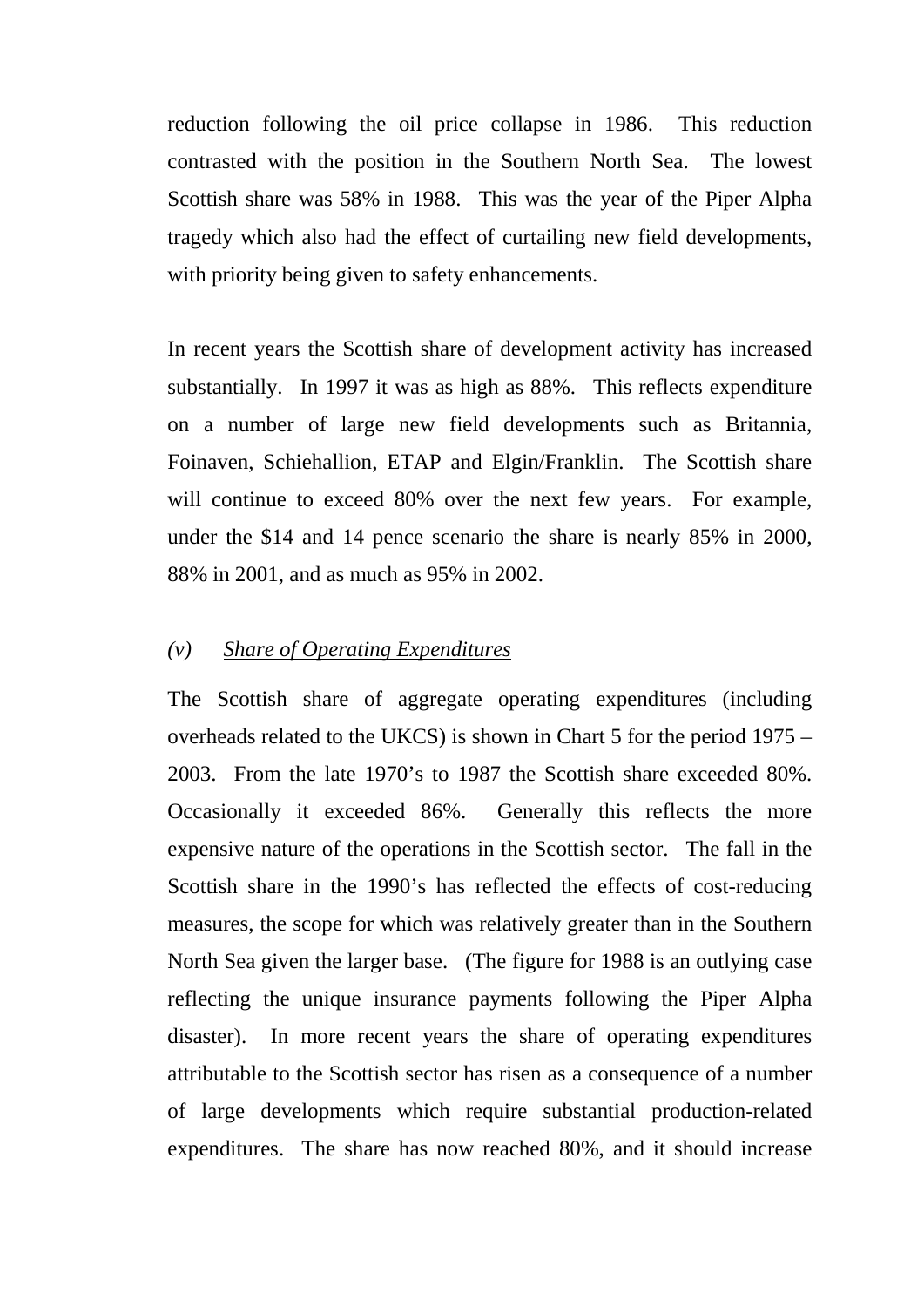over the next few years. For example, under the \$14 and 14 pence scenario the Scottish share would reach 81% - 82% in the years 2002 and 2003.

#### *(vi) Gross Revenues*

The Scottish share of gross revenues in the period 1975 – 2003 is shown in Chart 6. This depends on both the volume of production and oil and gas prices. The relationship between oil and gas prices over the period has not been direct. Oil has always been priced at its fair market value but gas pricing has reflected changing institutional and market situations. The early gas contracts from the Southern North Sea signed in the 1960's contained only very limited indexation clauses, and from the early 1970's onwards the prices relating to these contract have certainly been below open market values. In the 1980's and early 1990's some contracts were signed at much higher prices. Indexation provisions vary across contracts, but typically there are links to the producer price index, fuel oil/gas oil prices, and sometimes coal or electricity prices. These features were incorporated in the financial modelling.

The Scottish share of total gross revenues is seen to increase rapidly from the mid-1970's to reach 95% in 1981. This period coincided with both rapidly increasing oil production and prices. Since then the share has fallen to a low point of 69% in 1991. This reflected the fall in oil prices throughout the period, and the decrease in production from the Scottish sector in the second half of the 1980's. During this period production in the Southern North Sea was rising. Also, gas prices on average did not fall in this period. From 1992 onwards the Scottish share has always exceeded 70% and approached 79% in 1995. The fall in very recent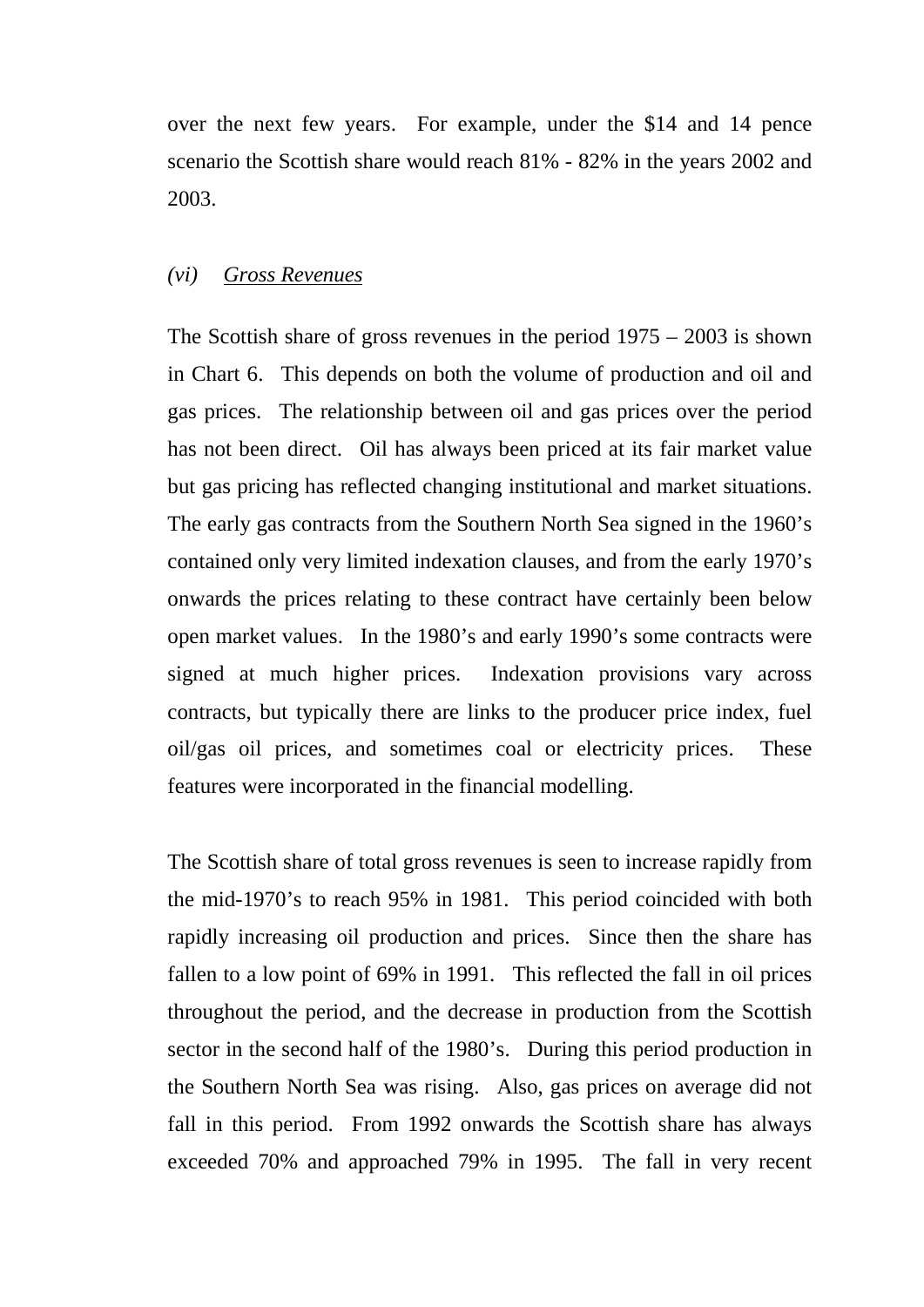years reflects (a) the tailing off in the growth of oil production at a time when gas production in the Southern North Sea and Irish Sea was still rising, and (b) the collapse in oil prices in 1998. Over the next few years the Scottish share should rise from the 71% level attained in 1998. Under the \$14 and 14 pence price scenario, for example, the share rises to nearly 77% in 2002. This primarily reflects the increased output from the Scottish sector.

Under the \$18 and 17 pence scenario the Scottish share rises to 79% in 2000 and 2001. Under the low price scenario (\$10 and 10 pence) it is 70% in 2000 and 73% in 2003.

#### *(vii) Royalty and Tax Revenues*

The Scottish share of royalty and tax revenues is shown in Chart 7. It increased rapidly in the second half of the 1970's to reach a maximum of 98% in 1982. This was due to a combination of (a) very fast growth in oil production, (b) huge increases in oil prices, and (c) the continuation of relatively low gas prices. The major increase in taxable capacity from volume and price changes was thus concentrated in the Scottish sector.

Since 1982 the Scottish share of tax revenues has followed a generally slow and irregular downward trend. The fall in the oil price from the early 1980's onwards has been a major factor. The fall in production in the Central and Northern North Seas in the later 1980's (when production in the Southern North Sea was rising) also contributed to the decline.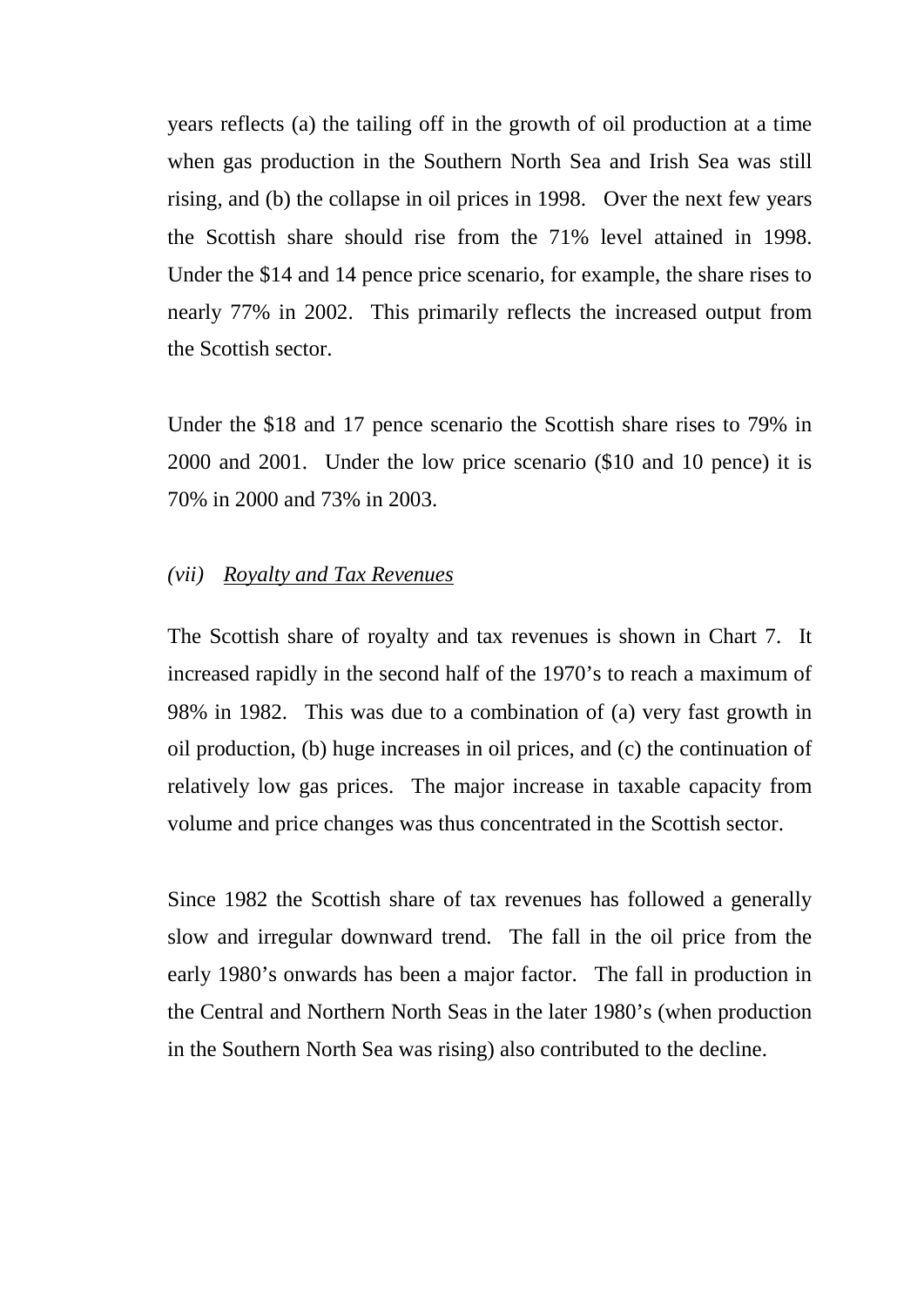The upturn in oil production in the 1990's has been a main causal factor behind the increase in the Scottish share in recent years. In 1996 production growth coincided with relatively high oil prices. (In that year North Sea prices averaged around \$21). This boosted the Scottish share to 82%. In 1998 the collapse in the oil price plus very large deductions for the major investments incurred in the Scottish sector in recent years greatly reduced the taxable base. For that year the Scottish share is estimated at 66%.

The Scottish share also depends on the impact of the tax system, both absolutely and with respect to its relative impact in the Scottish and non-Scottish sectors. The Petroleum Revenue Tax (PRT) was changed in 1983 such that for fields developed from April, 1982 onwards in areas outside the Southern North Sea the volume allowance for new fields became 10 million tonnes. In the Southern North Sea this allowance later became only 2.5 million tonnes. In 1993 PRT was abolished for all new fields.

The effect of these tax modifications, taken in conjunction with the changing structure of production from fields of different vintages, is that, other things being equal (such as oil and gas prices), the Scottish share is on a falling trend. The tax changes noted above have meant that an increasing share of oil production is coming from non-PRT paying fields. For any given oil price PRT revenues are falling at a noticeable pace. In the Southern North Sea and Irish Sea revenues from PRT, while smaller compared to those from the Scottish sector, at any given price are not falling so fast.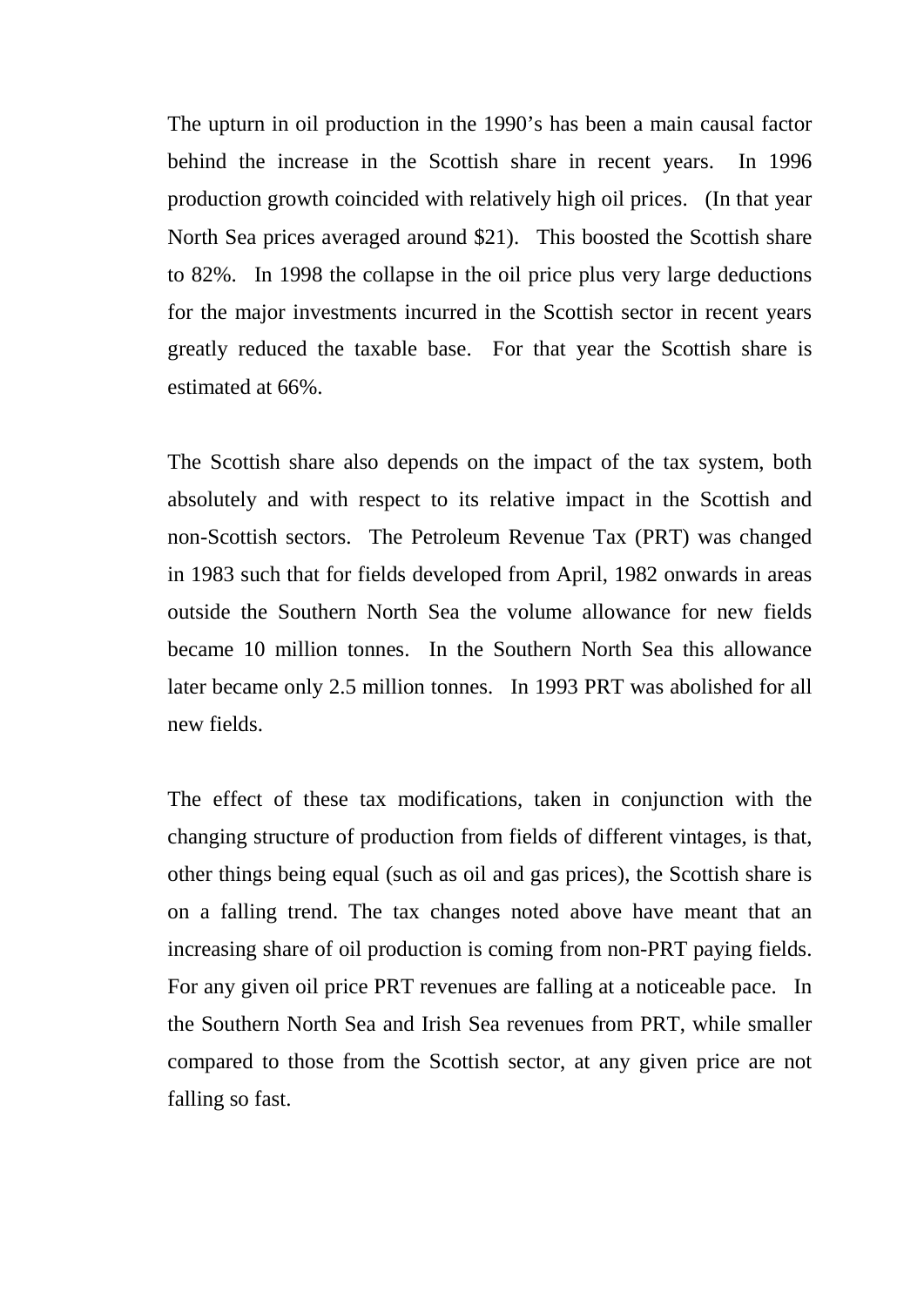As a result of all the above factors the Scottish share of total tax revenues over the next few years is likely to be less than it has generally been before 1998. Thus under the \$14 and 14 pence scenario the Scottish share is around 67% in 1999, 53% in 2000, 54% in 2001, 64% in 2002 and 68% in 2003. Under the \$18 and 17 pence price scenario however, the Scottish shares become 76%, 70%, 70%, 74% and 75% for the same years. Under the \$10 and 10 pence scenario the Scottish shares become 56%, 45%, 48%, 49% and 54% for the same years.

The absolute values of tax revenues are, of course, of prime importance. These have fallen dramatically from their peak in the period 1984 – 86. Broadly speaking the Scottish share peaked at times when the absolute levels were also around their highest levels. In the early 1990's the absolute levels of tax revenues were quite low reflecting a combination of relatively low prices, stagnating production, and substantial investment with associated deductions and allowances for PRT and corporation tax. In financial years 1996/97 and 1997/98 at £3.6 billion and £3.4 billion respectively aggregate tax revenues were significantly higher reflecting higher oil prices and production. For 1998/99 and 1999/2000 the official forecasts are £2.6 billion and £1.3 billion respectively<sup>2</sup>.

### **4. Summary and Conclusions**

In this paper the hypothetical Scottish shares of activities in the UKCS relating to production, development investment and operating expenditures, gross revenues and tax revenues have been calculated for the period since 1970. This has been undertaken with the aid of (a) a large database relating primarily to the

 $\overline{2}$ 

<sup>2</sup> See HM Treasury (1998), Pre-Budget Report: Steering a Stable Course for Lasting Prosperity, Cm. 4076, p. 119.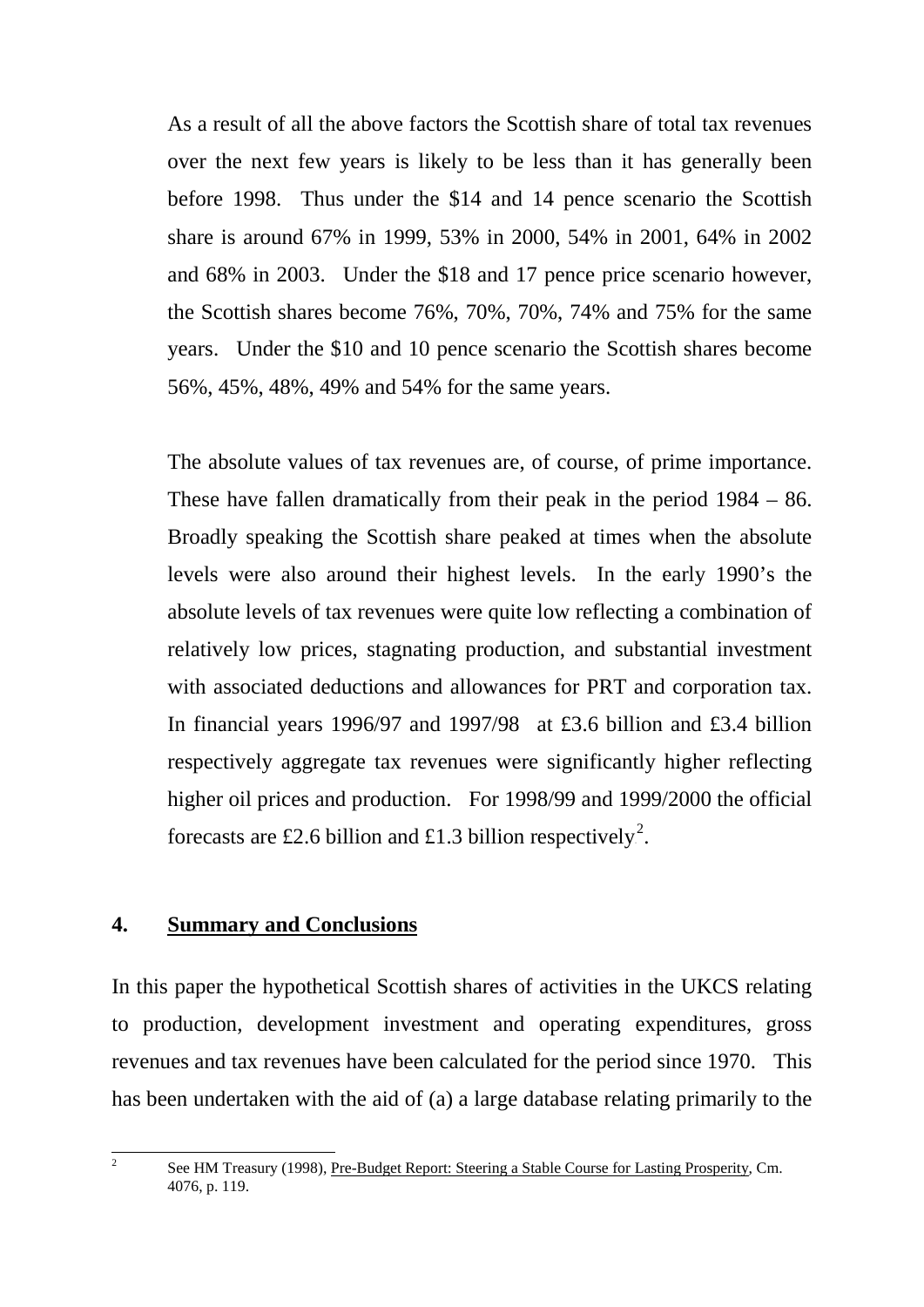individual fields and (b) financial modelling. Allowance has been made for E and A expenditures, R and D costs, and allowable overheads in the determination of taxable income.

The hypothetical Scottish share of UKCS activities required the determination of a boundary between Scotland and England. For the North Sea the principle of equidistance was employed. This principle has merit on grounds of equity, legality and widespread use.

The financial modelling simulated the hypothetical Scottish shares. It was found that the Scottish share of the operating expenditures has always been very high since 1976 reflecting not only the larger volume of activity but the more expensive nature of the operations in the deeper waters off Scotland compared to the Southern North Sea. Typically the Scottish share has been around 80%. The very high share attributable to Scotland will continue over the next few years.

The Scottish share of investment expenditures has been more variable reflecting the fluctuations in such investment. These have largely been dominated by oil price movements. In recent years the Scottish share has been rising because a higher share of aggregate investment has taken place in Scottish waters. The share, currently around 85%, will substantially exceed 90% over the next few years.

The Scottish share of total hydrocarbon production has, of course, been very high since the late 1970's, frequently approaching 80%. It has fluctuated somewhat, however, showing some decrease in the later 1980's and early 1990's when oil production fell and gas production in the Southern North Sea continued to grow. The Scottish share should continue to increase over the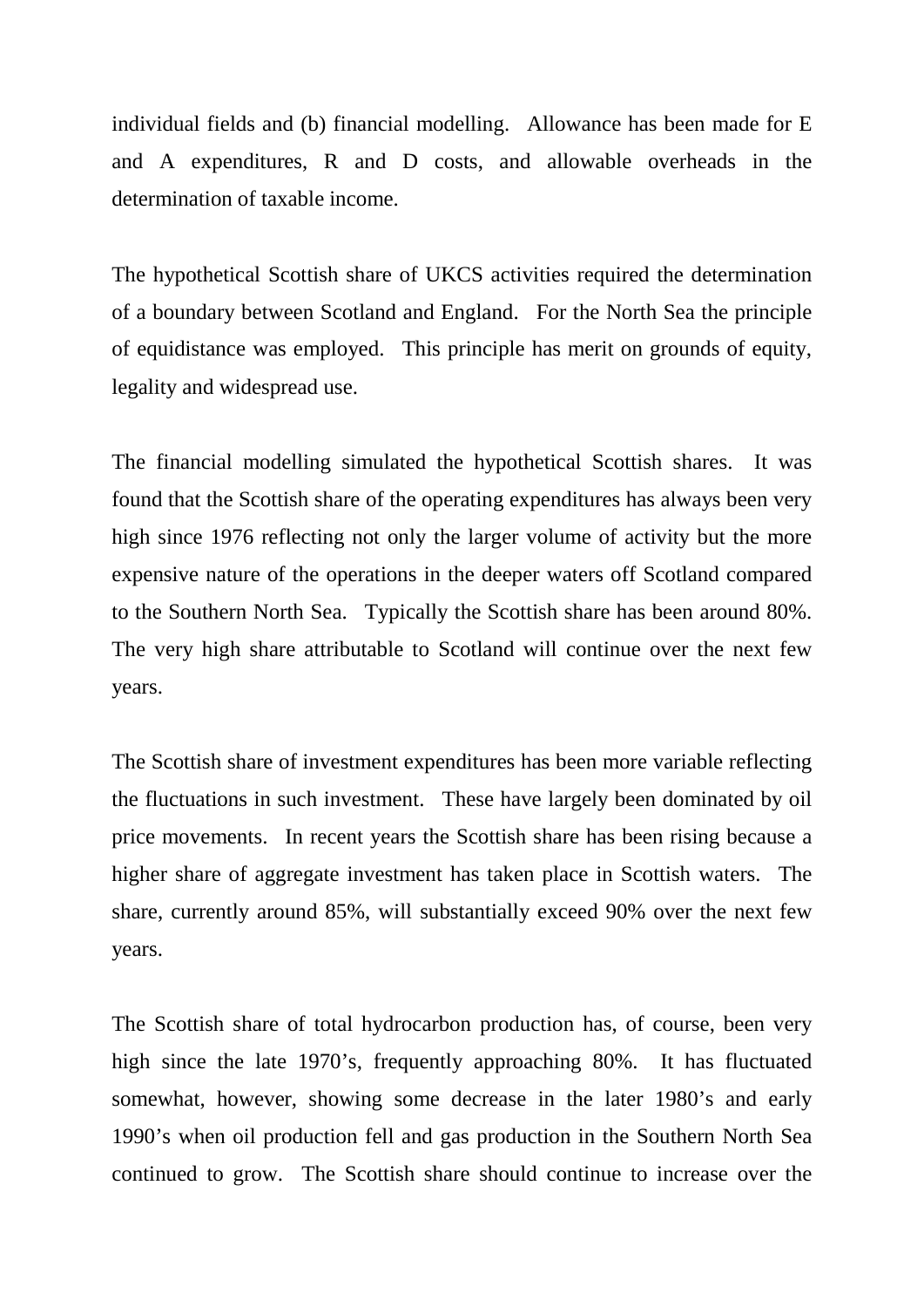next few years to reach 80% in 2003. Interestingly the Scottish share of total gas production is set to increase to over 50% in the next few years.

From an economic viewpoint the gross revenues are generally more important than physical production. The Scottish share of these depends on the relative prices of oil and gas as well as comparative production. The Scottish share was found to reach extremely high levels (well over 90%) when real oil prices peaked in the early 1980's. Since then there has been a decrease. Currently the very low oil prices have pulled down the share to around 71%, but the increasing dominance of production from the Scottish sector should ensure that the share of revenues remains extremely high. Even at the \$14 oil price the share should increase to 76% in 2000, and 78% in 2003.

The determination of comparative tax revenues involves further complexities. These relate to (a) the calculation of taxable income in the two sectors, and (b) the comparative incidence of the tax system. Taxable income in the two sectors will be determined by respective production, oil and gas prices, and deductions and allowances related to investment and operating expenditures. Other things being equal taxable capacity in the Scottish sector has been higher when oil production and prices are relatively high compared to gas, and when the deductions for the various expenditures are comparatively low. The Scottish share was extremely high in the early 1980's when oil prices were at their peak and the investment costs relating to the largest oil fields had already been recovered. Thus in 1981 and 1982 the Scottish share was over 98%. Since then it has fallen with oil prices. Currently the Scottish share at 66% is comparatively low compared to 1996 and 1997 because of (a) the collapse in oil prices, and (b) the very large deductions and allowances relating to recent large investments presently being utilised Under the \$14 price the share would be 67% in 1999 but only 52% in 2000. This low figure reflects particularly large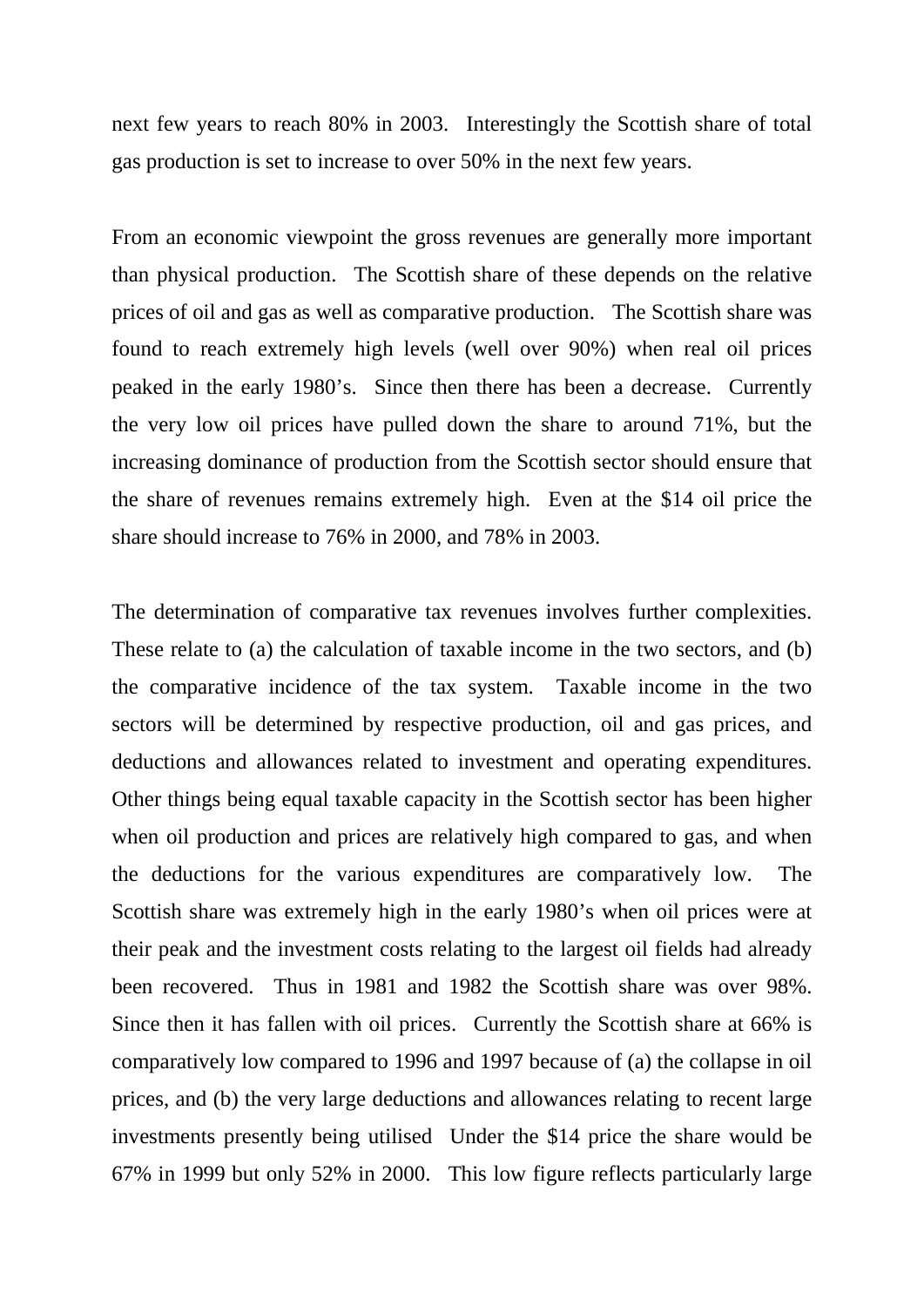deductions for investment expenditures. In 2002 the share would be 64% and in 2003 68%.. If oil prices were to increase to \$18 the Scottish share of tax revenues would increase dramatically. It would become 76% in 1999, 70% in 2000 and 2001, 74% in 2002 and 75% in 2003.

#### **Addendum**

1. This paper has concentrated on the determination of the shares of activity in the UKCS which would accrue to an independent Scotland. From an economic viewpoint it is the absolute levels of production and values of the investment and operating expenditures, gross revenues and tax yield which are important. These are shown in the Appendix. Key features of the findings are the fluctuations in field investment expenditures over the period and the generally downward trend in tax revenues since the first half of the 1980's. This trend was reversed for a few years starting in 1994. The relatively high oil prices pertaining in 1996 were responsible for the significant increase in that year.

The tax take in 1998 and 1999 is relatively low not only because of low oil prices but as a consequence of the utilisation of large capital allowances relating to the major investments incurred in the Scottish sector in recent years. These reduce taxable income. It follows that from 2001 onwards when a considerable share of these investments have been written off the tax take should rise substantially even under low oil prices.

2. The boundary line dividing the Scottish and English sectors of the North Sea could be drawn in various ways. If the present line of jurisdiction were employed 15 extra fields in total covered in the study would then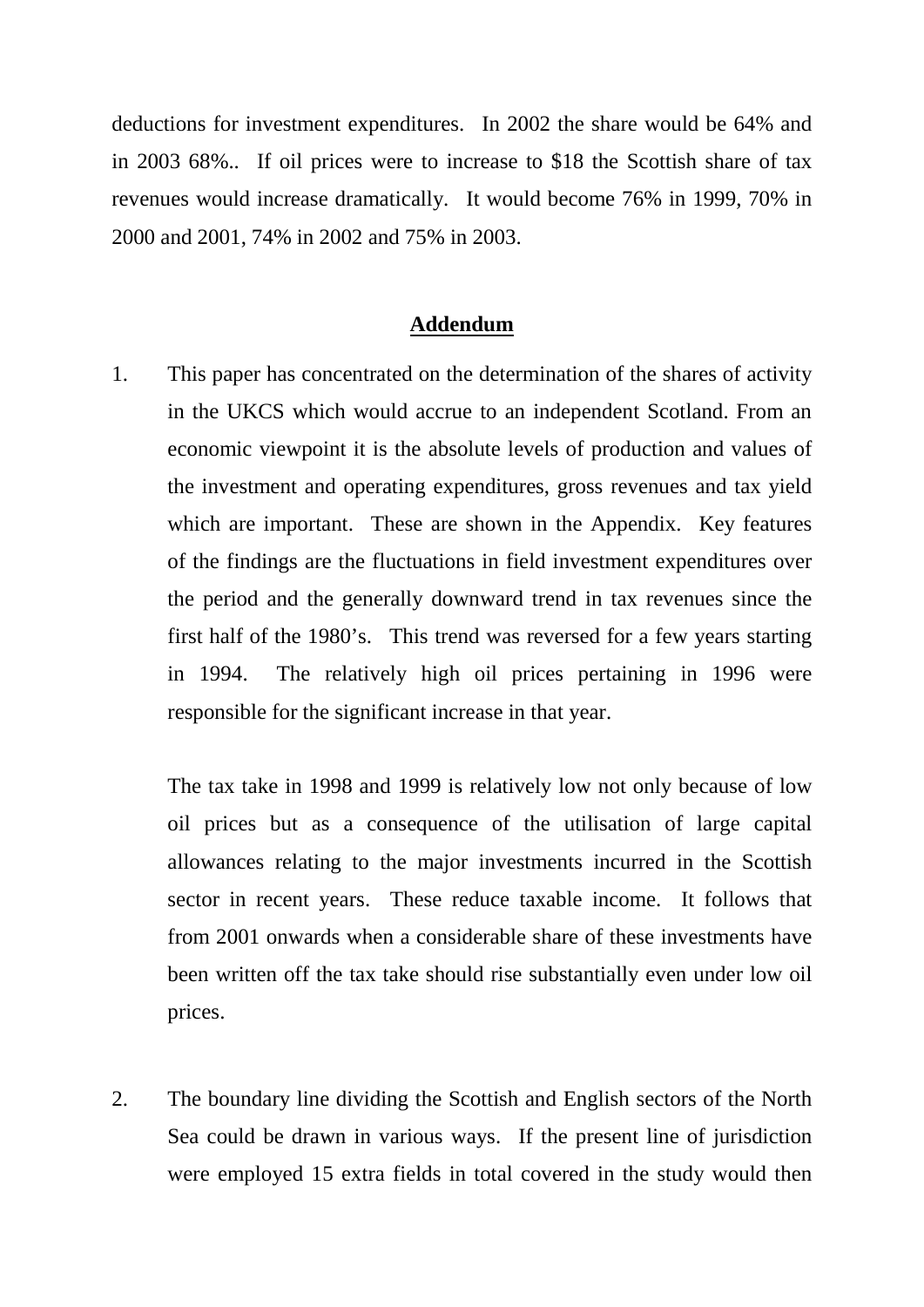fall into the Scottish sector. The effect of this in terms of production and revenues would be tiny. The great majority of the fields are quite small. Four (Angus, Argyll, Duncan and Innes) have already been decommissioned. Others such as Orion, Janice and Iris have not yet started production. The largest in terms of initial reserves is Fulmar but current production levels are low. In 1998 oil production in the Scottish sector using the equidistance principle was estimated at around 2.6 million b/d. The total production in 1998 from the additional fields which become part of the Scottish sector using the present line of jurisdiction is estimated at only 0.064 million b/d. For gas the corresponding increase in production in 1998 is even smaller being around 2.6 billion cubic feet in relation to around 1,428 billion cubic feet using the equidistance principle.

#### **Appendix**



**Total Hydrocarbon Production in Scottish Sector**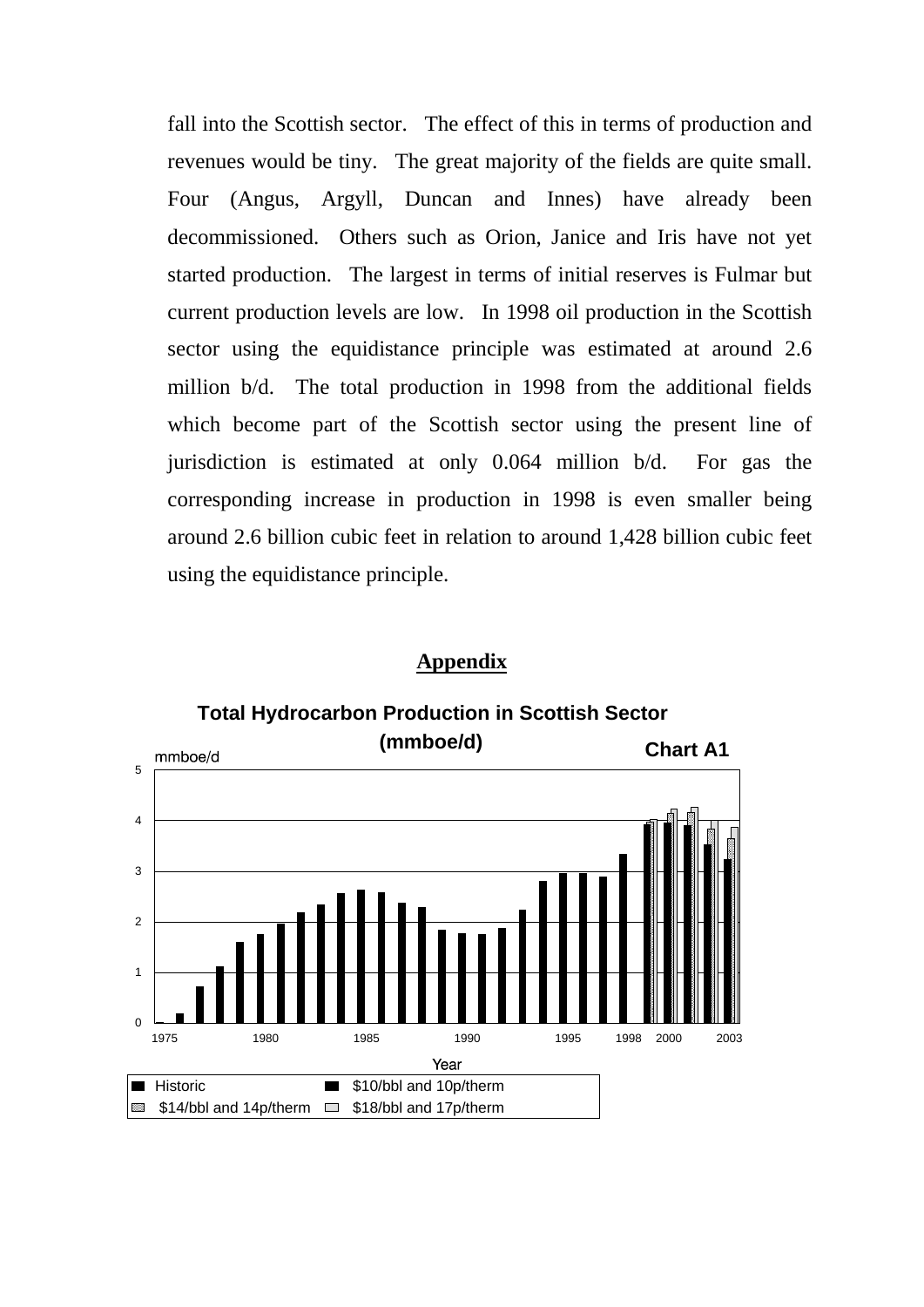

**Development Expenditure in Scottish Sector** 

# **Operating Expenditure in Scottish Sector**

**(£mn)**



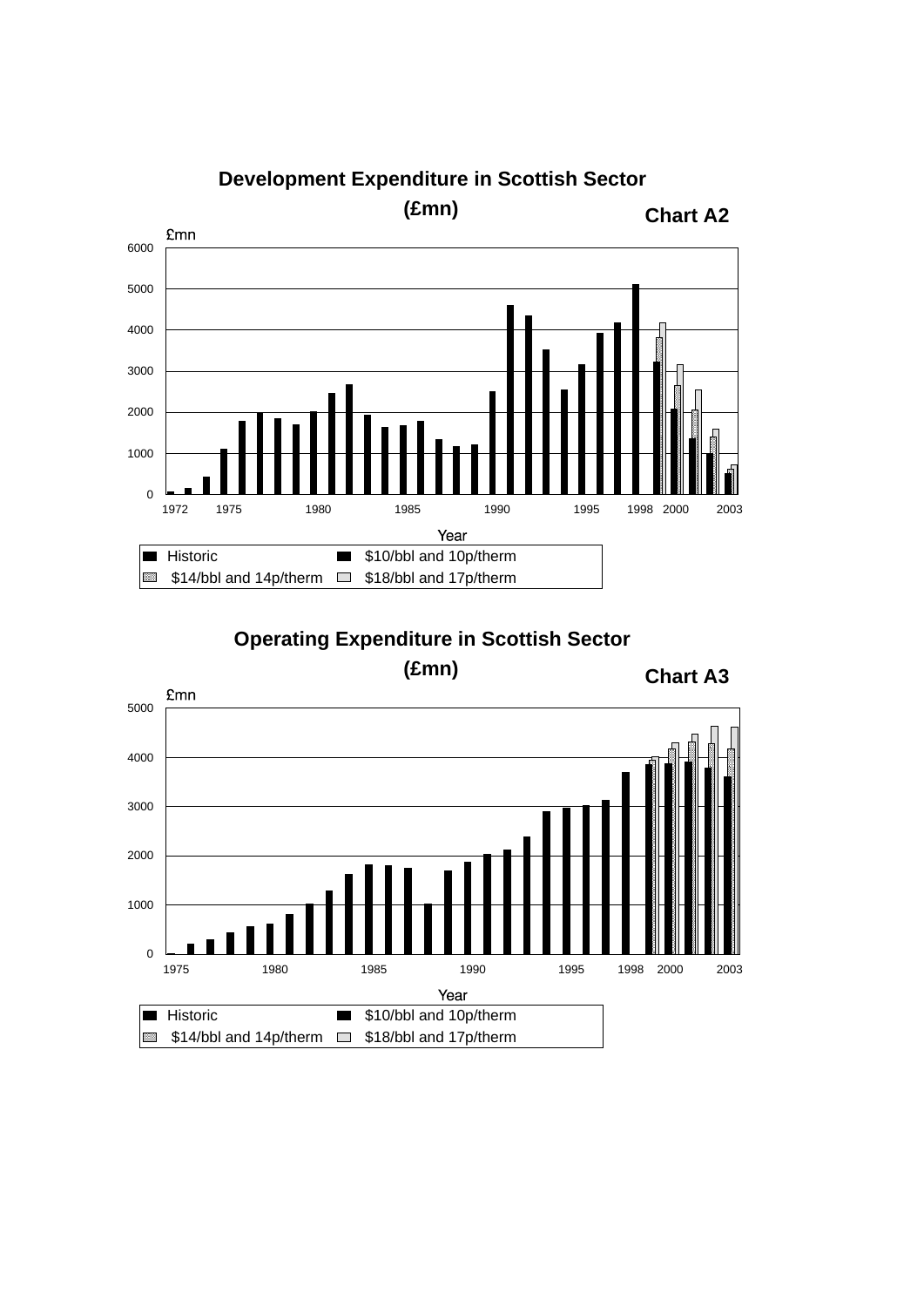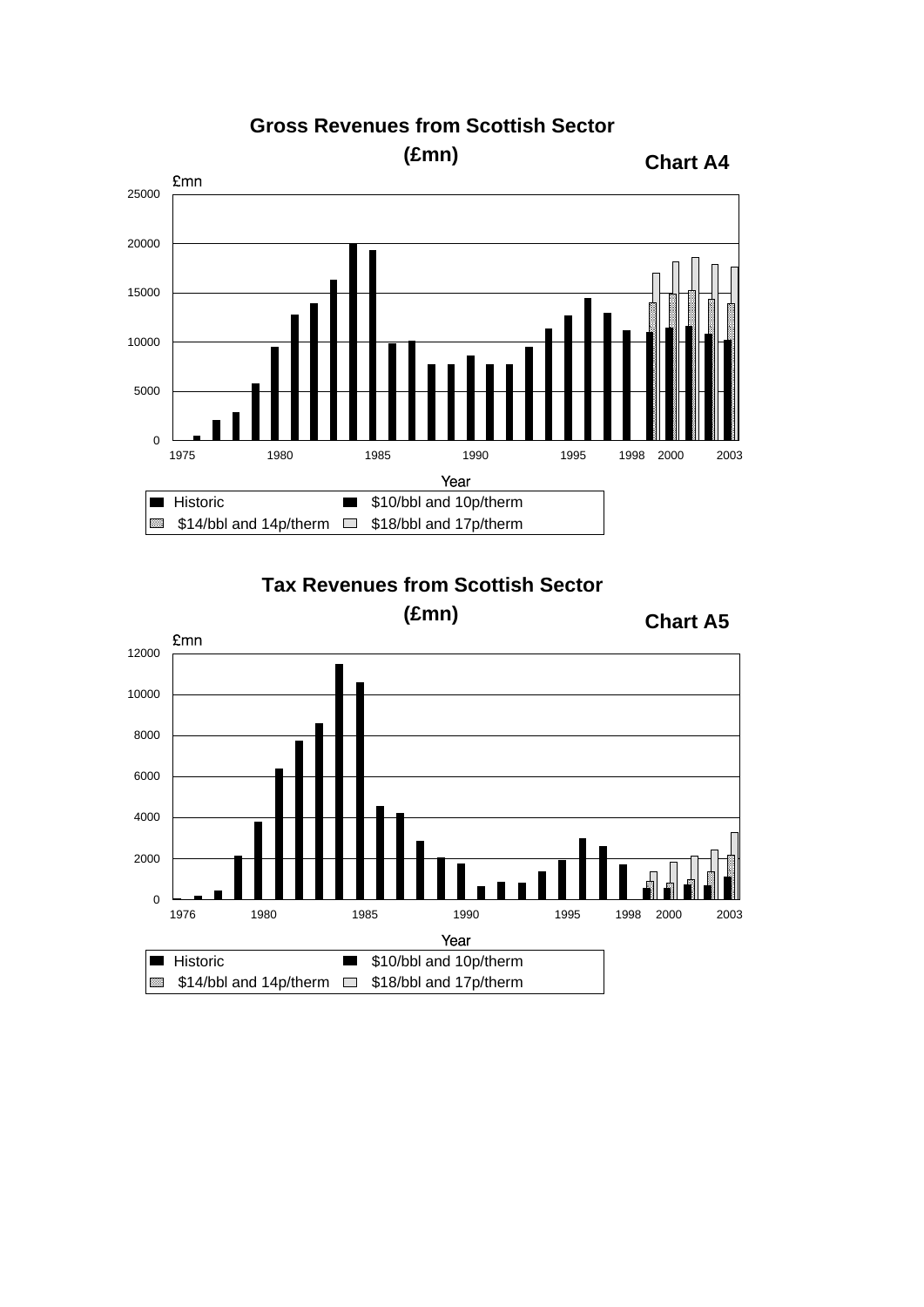

# **Scottish Share of Total Oil Production**

**Scottish Share of Total Gas Production**

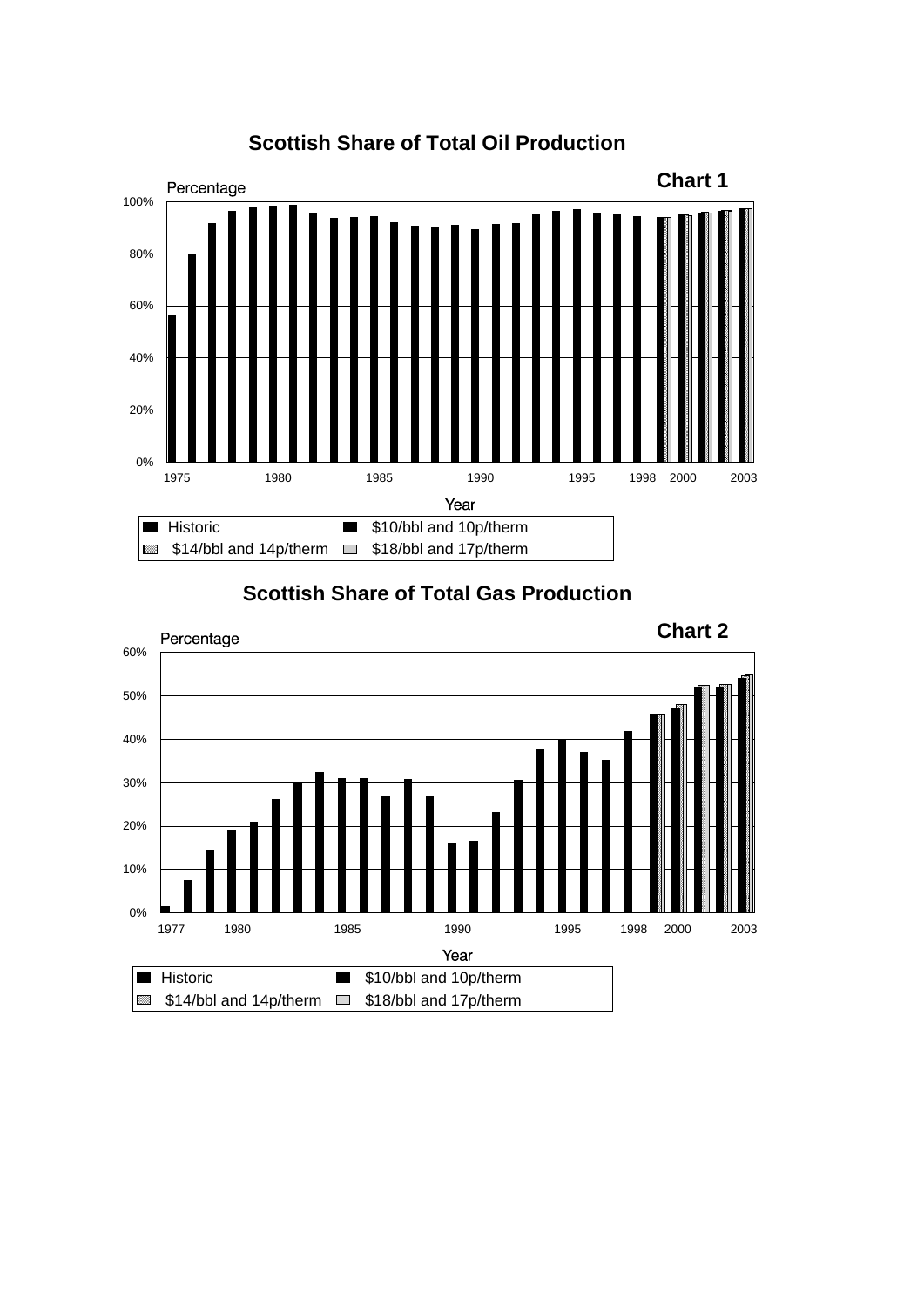

## **Scottish Share of Total Hydrocarbon Production**



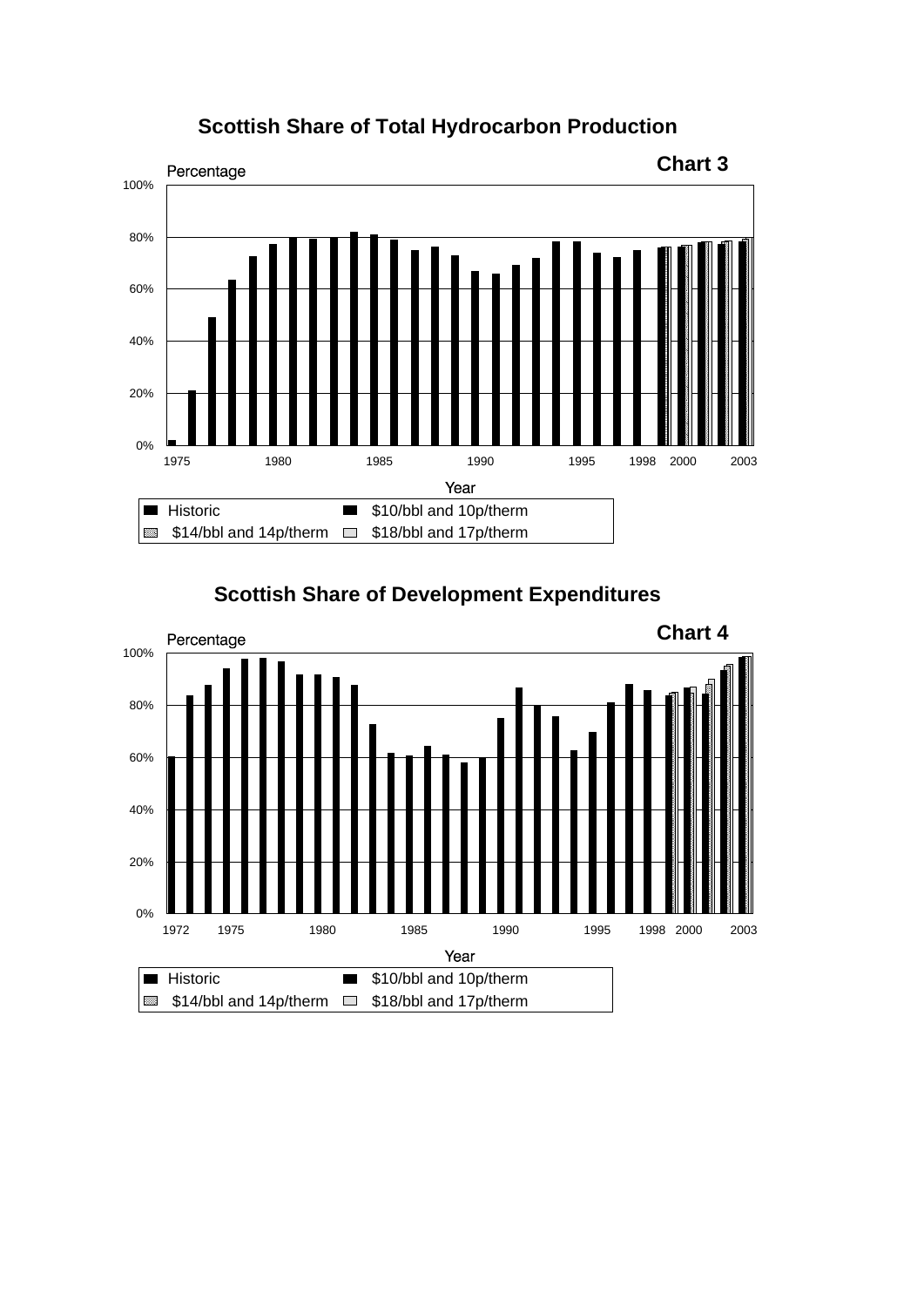



**Scottish Share of Gross Revenues**